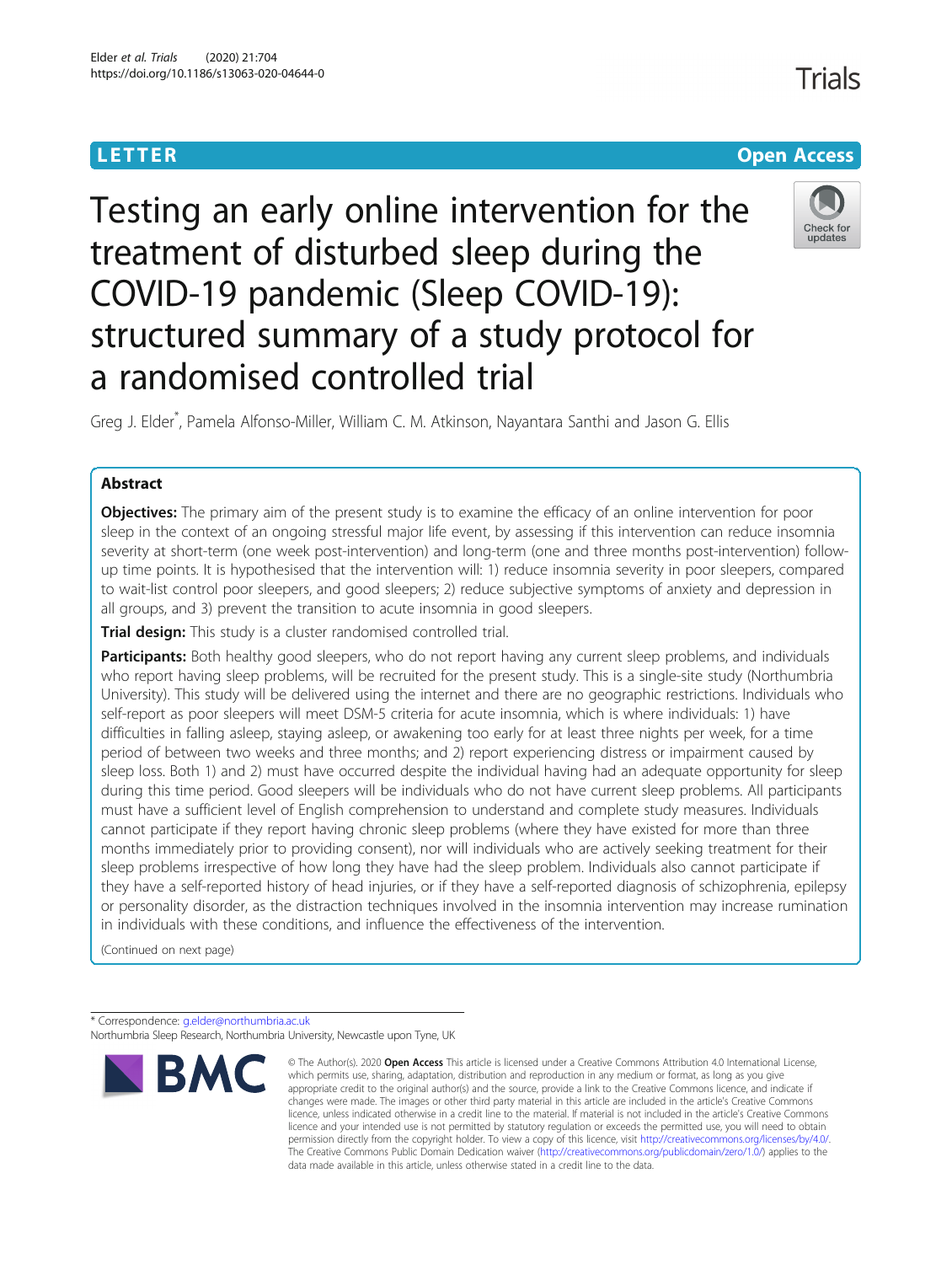### (Continued from previous page)

Intervention and comparator: Participants who receive the intervention will be provided with an online version of a self-help leaflet. A printed version of this leaflet has been successfully used in previous treatment studies, which have been conducted by our research group. Participants will be encouraged to download, save or print out this leaflet, which will be provided in PDF format. There will be no restrictions on use and participants will be encouraged to refer to this leaflet as often as they wish to. Briefly, this self-help leaflet aims to improve sleep by identifying and addressing sleep-related dysfunctional thinking by providing education about sleep, providing techniques to distract from intrusive worrisome thoughts at night, and providing guidelines for sleep-related stimulus control. The comparator is a wait-list control (i.e. where they will receive the intervention after a one month delay) group.

Main outcomes: The primary outcome measure will be insomnia severity, as measured using the Insomnia Severity Index (Bastien, Vallières, & Morin, 2001), assessed immediately prior to the intervention and at one week, one month and three months post-intervention, compared to baseline. Secondary outcome measures will include subjective mood, measured using the 7-item Generalised Anxiety Disorder Questionnaire (GAD-7; Spitzer, Kroenke, Williams, & Lowe, 2006)) and 9-item Patient Health Questionnaire (PHQ-9; Kroenke, Spitzer, & Williams, 2001), assessed immediately prior to the intervention, and one week, one month and three months post-intervention, compared to baseline. Additionally, subjective sleep continuity, derived from sleep diaries (Carney et al., 2012), will be compared pre and post-intervention.

Randomisation: This study will operate as a cluster randomised controlled trial. Good sleepers will be randomised into an intervention or a no-intervention group, with a 1:1 allocation. Poor sleepers will be randomised into an intervention or wait-list control group, with a 1:1 allocation. Randomisation will be conducted automatically using Qualtrics study software, where block sizes will be equal and randomisation will be computer-generated.

**Blinding (masking):** Participants will not be blinded to group assignment. The outcomes will be assessed by a blinded investigator.

Numbers to be randomised (sample size): The minimum sample size is 60. A total of 30 poor sleepers will be randomised to the intervention or wait-list control group. A total of 30 good sleepers will be randomised to the intervention or no intervention group.

Trial Status: Recruitment for this study has yet to start. It is anticipated that recruitment will begin in August 2020 and end in April 2022. The current study protocol is version 1.0 (20 July 2020)

Trial registration: This study was prospectively registered in the ISRCTN registry (registration number [ISRCTN43](http://www.isrctn.com/ISRCTN43900695) [900695,](http://www.isrctn.com/ISRCTN43900695) date of registration: 8 April 2020).

Full protocol: The full protocol is attached as an additional file, accessible from the Trials website (Additional file [1\)](#page-2-0). In the interest in expediting dissemination of this material, the familiar formatting has been eliminated; this Letter serves as a summary of the key elements of the full protocol.

The study protocol has been reported in accordance with the Standard Protocol Items: Recommendations for Clinical Interventional Trials (SPIRIT) guidelines (Additional file [2\)](#page-2-0).

Keywords: COVID-19, Randomised controlled trial, protocol, SARS-COV-2, acute insomnia, brief intervention, online intervention, CBT-I, short-term insomnia